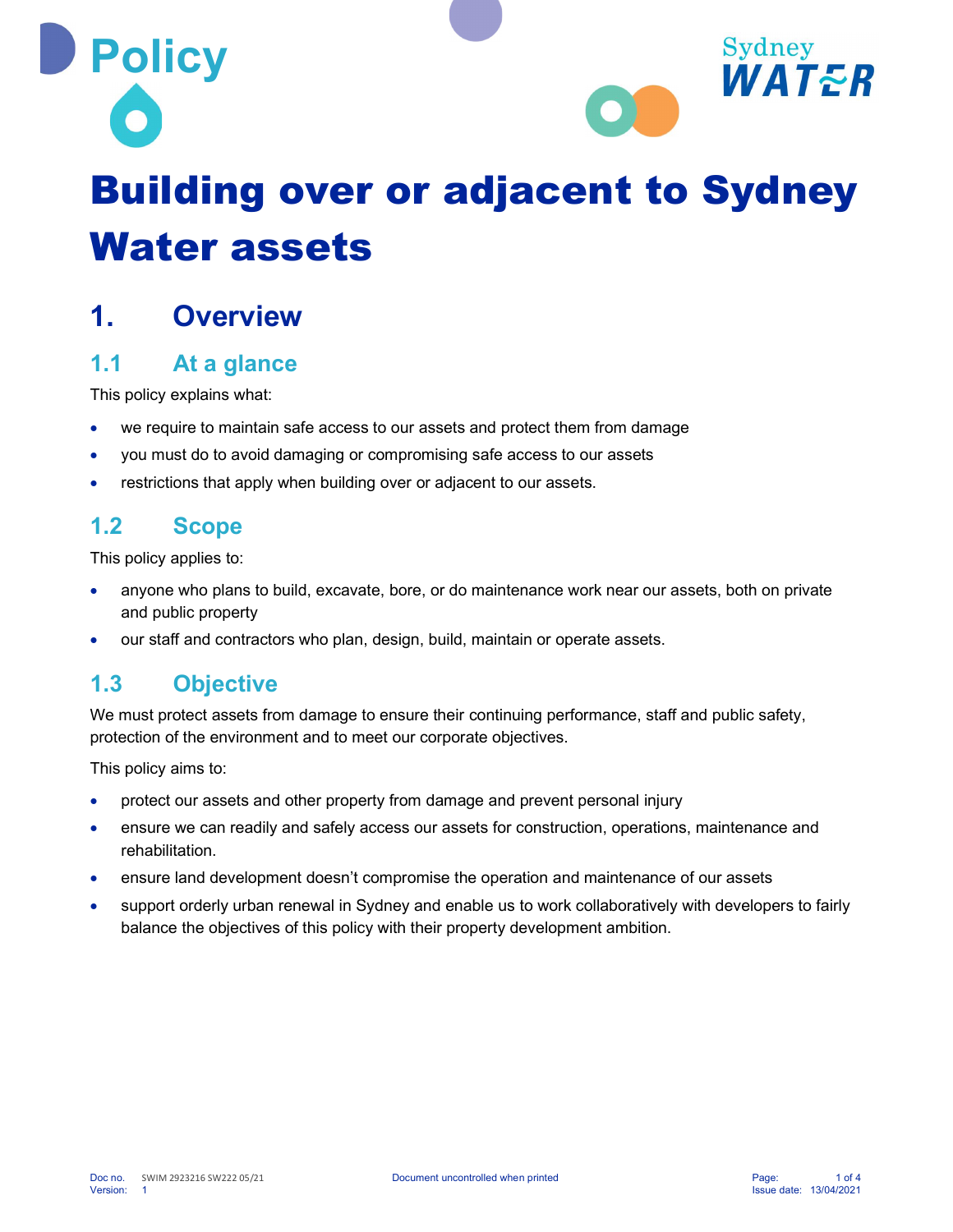# 2. Policy in detail

## 2.1 Build over or adjacent assessment

You must have our written approval to build over or adjacent to our assets before you start. We won't allow you to build:

- over pressure mains for water or wastewater, including pressure and vacuum wastewater (sewer) pipelines or stormwater pressure mains
- over gravity wastewater (sewer) mains that have nominal diameters equal or greater than 750 mm, and other critical assets such as tunnels, oviform, heritage-listed assets, etc over stormwater assets
- Adjacent to our easement unless you meet the requirements of our Building over or adjacent to Sydney Water assets technical specification.

We recognise that many properties in Sydney already have buildings over or immediately adjacent to our critical assets. We'll work with homeowners/developers towards rebuilding properties over or adjacent to critical Sydney Water assets if:

- there's an existing council approved dwelling or structure already located over or adjacent to the asset and it's not feasible to relocate the asset to a location clear of the proposed building or structure, and building over the asset is the only feasible solution to enable reasonable use of the land. Refer to the Building over or adjacent to Sydney Water assets technical specification.
- the potential re-use of the site is a like-for-like replacement (ie single dwelling to single dwelling), doesn't prevent ongoing access for maintenance and repairs (needed for the asset to perform its function without significant additional risk to Sydney Water, the community or the environment) and there is no encroachment over any easements over the asset (existing or proposed)
- you complete an updated assessment of impacts identifying and quantifying the extent of impact from previous and future development, using our Specialist Engineering Assessment (SEA) guidelines and checklist templates
- we're considering moving or amplifying the current asset to cater for growth (especially where redevelopment is within an easement or adjacent to our land)
- we consider the risk of further development will have too great an impact on our ability to continue operating and maintaining the assets, and the constructors/property owners and developers and their agents can't adequately quantify, design and insure against the risks
- we give no assurance or guarantee that any previous approvals granted for construction over or adjacent to our critical assets for a customer's property or neighbouring properties will be progressed or will influence our future approval of re-development proposals
- we reserve the right to challenge any development proposal at Development Approval stage. You must adhere to the requirements of the related guideline and technical specification documents listed in Section 2.4.

#### **Costs**

Unless otherwise agreed in writing, you bear all costs for project investigation, design, construction, protection and rectification of damage, including consequential losses (for example, EPA fines) and time spent by Sydney Water to review your building plans.